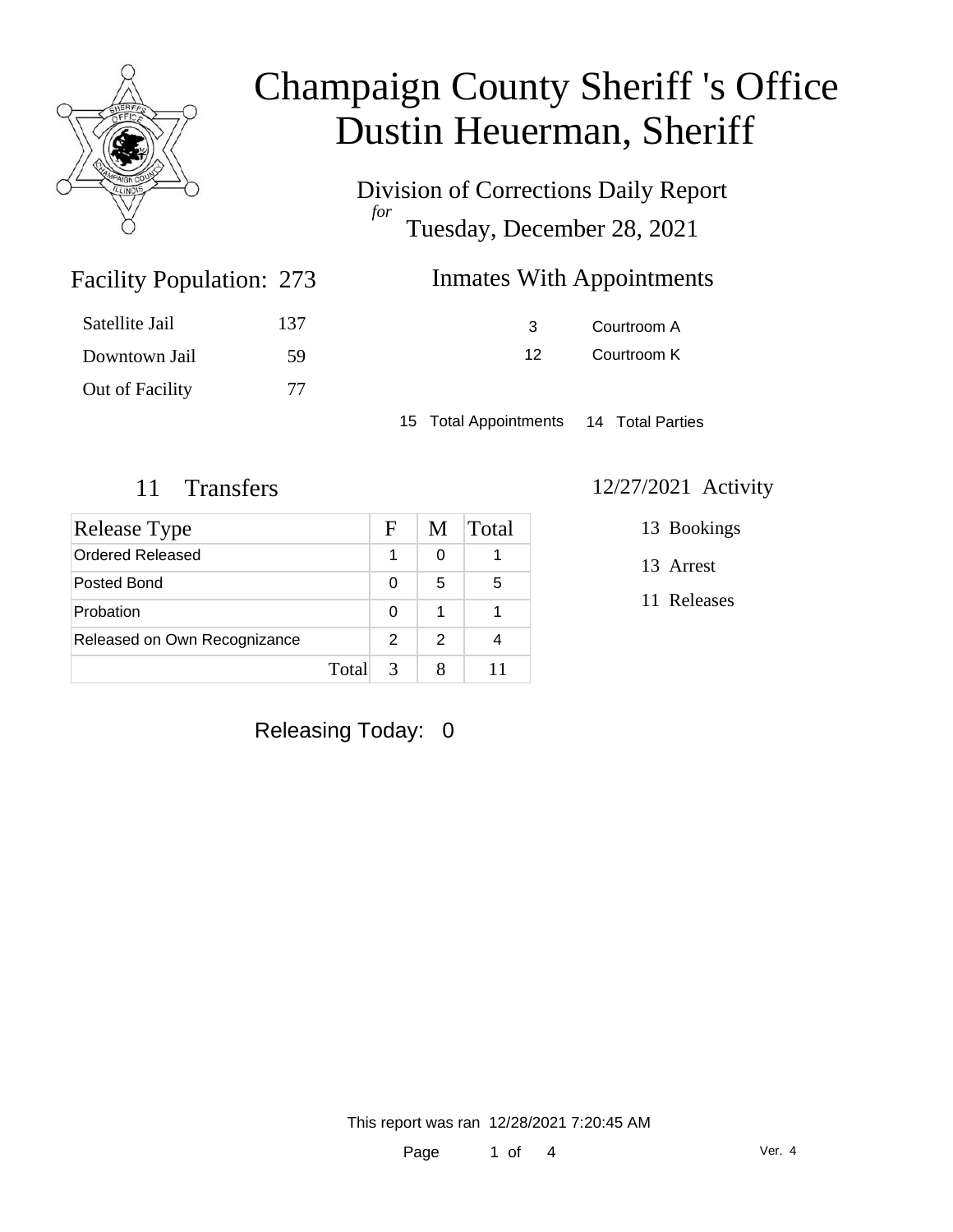

Division of Corrections Daily Report *for* Tuesday, December 28, 2021

#### Custody Status Count

- Electronic Home Dentention 17
	- Felony Arraignment 8
	- Felony Pre-Sentence 7
		- Felony Pre-Trial 210
	- Felony Pre-Trial DUI 3
	- Felony Sentenced CCSO 3
	- Felony Sentenced IDOC 11
		- Hold Other 2
	- Misdemeanor Arraignment 4
		- Misdemeanor Other 1
		- Misdemeanor Pre-Trial 1
- Misdemeanor Sentenced CCSO 2
	- Petition to Revoke 1
	- Remanded to DHS 2
	- Traffic Sentenced CCSO 1
		- Total 273

This report was ran 12/28/2021 7:20:45 AM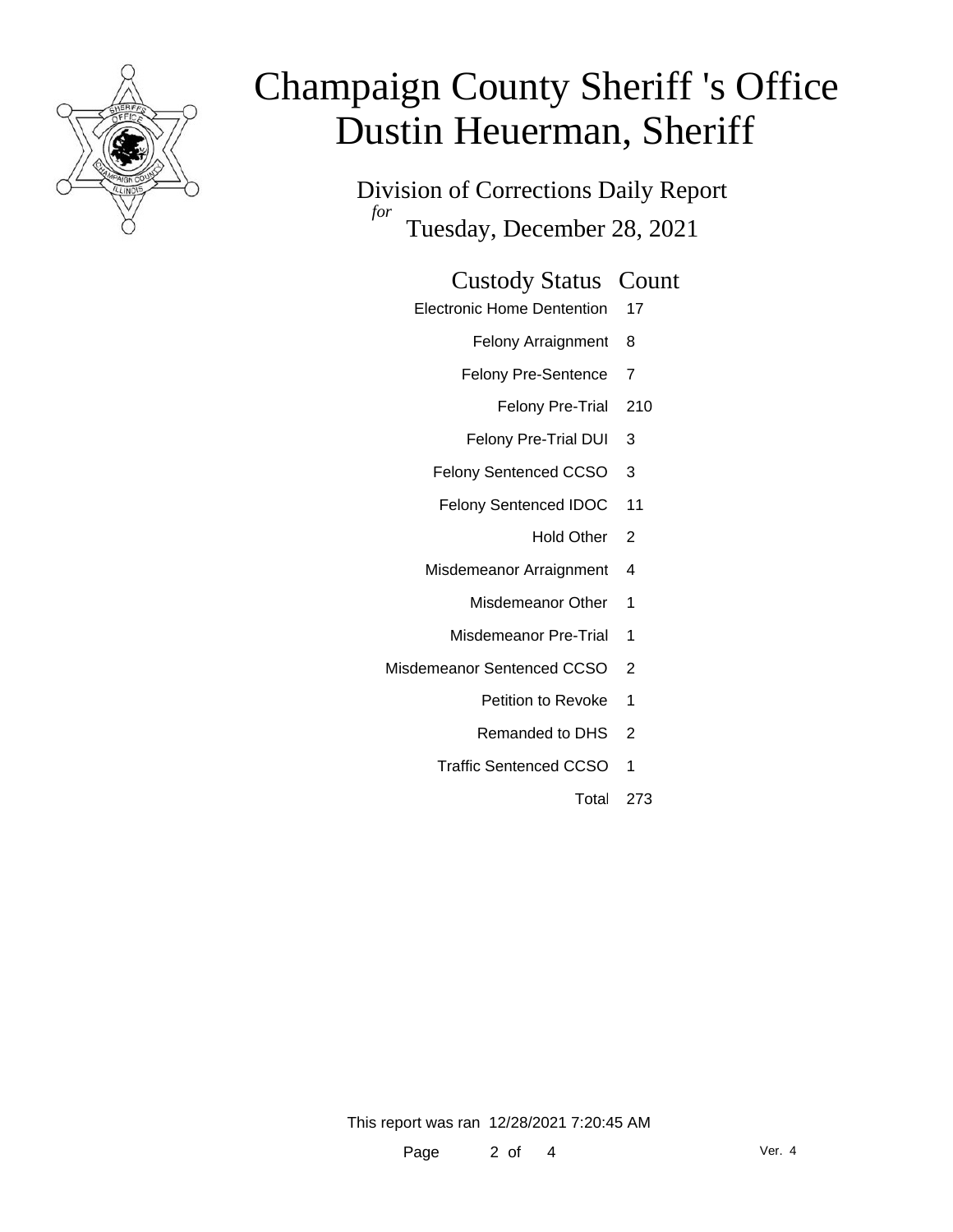

Division of Corrections Daily Report *for* Tuesday, December 28, 2021

### Inmates With Appointments

| Jailing Party Name              | Location    | Number of Records / Node |
|---------------------------------|-------------|--------------------------|
| <b>BRANDT, NICHOLAS MICHAEL</b> | Courtroom K | 1 / Satellite Jail       |
| CHOUNARD, STANLEY WILLIAM       | Courtroom K | 1 / Satellite Jail       |
| DEIGO, JUAN                     | Courtroom K | 1 / Satellite Jail       |
| HAGGARD, RYAN PHILIP            | Courtroom K | 1 / Satellite Jail       |
| <b>JENKINS, KORON SAMUEL</b>    | Courtroom K | 1 / Satellite Jail       |
| JUAREZ-MATEO, ALFREDO           | Courtroom K | 1 / Satellite Jail       |
| MARCRUM, JEFFERY LEE            | Courtroom A | 2 / Out of Facility      |
| MERRELL-SUTHERLAND, ALICIA M    | Courtroom K | 1 / Satellite Jail       |
| MIRAMONTES, RAUL                | Courtroom K | 1 / Satellite Jail       |
| RODGERS, DYLAN ROBERT           | Courtroom A | 1 / Downtown Jail        |
| SIMMONS, JAMES ROBERT           | Courtroom K | 1 / Satellite Jail       |
| TYLER, RICRIANA ALLENIA         | Courtroom K | 1 / Satellite Jail       |
| UY, DONOVAN-CONRAD ESTRADA      | Courtroom K | 1 / Satellite Jail       |
| WADE, WILLIAM E                 | Courtroom K | 1 / Satellite Jail       |

### **Transfers**

| ANDRES - FRANCISCO,<br><b>FRANCISCO</b> | Posted Bond                  | Satellite Jail |
|-----------------------------------------|------------------------------|----------------|
| <b>BROWN, MARCUS RICKELL</b>            | Posted Bond                  | Satellite Jail |
| <b>CHESTER, BRENT MICHAEL</b>           | Posted Bond                  | Satellite Jail |
| CONNER, FATIMA CHRISTINE                | Ordered Released             | Satellite Jail |
| <b>ESTES, ELI AMOS</b>                  | Released on Own Recognizance | Satellite Jail |
| HAMPTON, STAR DORIS                     | Released on Own Recognizance | Satellite Jail |
| LAWRENCE, DAQUEVIUS ANTWON Posted Bond  |                              | Satellite Jail |
| <b>MEEKER, GRACEN</b>                   | Released on Own Recognizance | Satellite Jail |
| SULLIVAN, CODY MICHAEL                  | Probation                    | Downtown Jail  |
| <b>TAYLOR, WILLIAM LEE</b>              | Posted Bond                  | Satellite Jail |

This report was ran 12/28/2021 7:20:45 AM